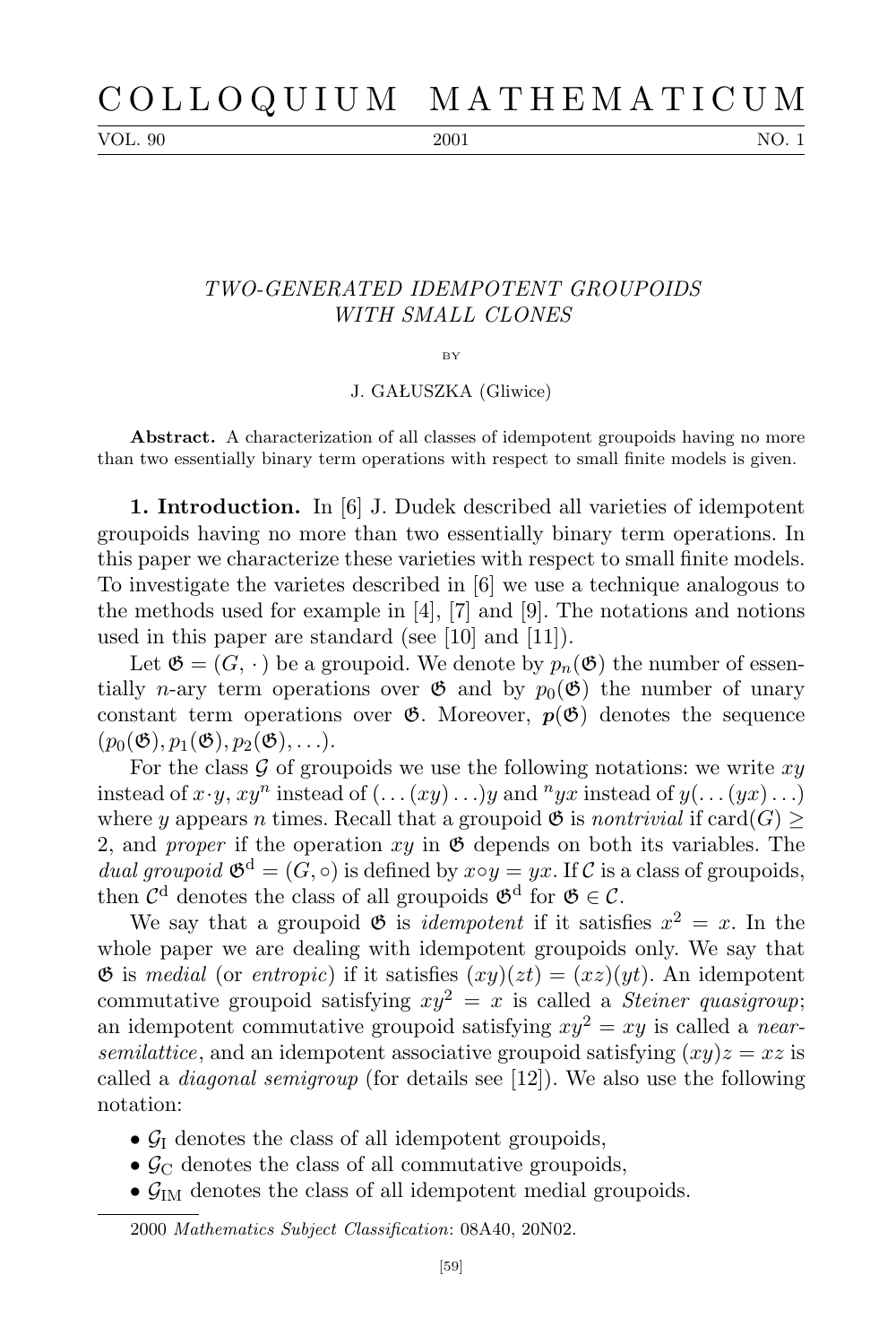In general  $\mathcal{C}_{(r(x_1,\ldots,x_n))}$  denotes the subclass of the class  $\mathcal{C}(\subseteq \mathcal{G})$  satisfying the condition *r*.

Let us recall the results of J. Dudek summarized in [6] and [3].

THEOREM 1.1 ([6]).  $\mathfrak{G} \in \mathcal{G}_{I(p_2(\mathfrak{G}) \leq 1)}$  *if and only if*  $\mathfrak{G}$  *belongs to one of the following varieties*:

- $\mathcal{G}_1^1:$  *xy* = *yx*,  $xy^2 = x$  (*the variety of Steiner quasigroups*);
- $\mathcal{G}_2^1$ :  $xy = yx$ ,  $xy^2 = xy$  (*the variety of near-semilattices*).

THEOREM 1.2 ([6]).  $\mathfrak{G} \in \mathcal{G}_{I(p_2(\mathfrak{G}) \leq 2)}$  *if and only if*  $\mathfrak{G}$  *belongs to one of the following varieties*:

$$
G_1^2: xy^2 = x, xy = (xy)x = x(yx), \,^2xy = (xy)(yx) = x;
$$
  
\n
$$
G_2^2: xy^2 = y, (xy)(yx) = (xy)x = x, xy = x^2xy = y(xy);
$$
  
\n
$$
G_3^2: xy^2 = y, (xy)x = x, xy = x^2xy = y(xy) = (yx)(xy);
$$
  
\n
$$
G_4^2: xy^2 = y, xy = (yx)y = y(xy) = x^2xy = (yx)(xy);
$$
  
\n
$$
G_5^2: xy^2 = xy, (xy)x = x(yx) = (xy)(yx) = x;
$$
  
\n
$$
G_6^2: xy^2 = xy = (xy)x = x(yx) = y, \,^2xy = yx, (xy)(yx) = x;
$$
  
\n
$$
G_6^2: xy^2 = x, xy = yx (the variety of Steiner quasigroups);
$$
  
\n
$$
G_6^2: xy^2 = yx^2, xy = yx, xy^2 = xy^3 (the variety X2)
$$

*or to one of the varieties*  $\mathcal{G}_i^{2d}$   $(i = 1, \ldots, 9)$ *.* 

Let us recall that the variety  $\mathcal{N}_2$  was described by J. Dudek in [4]. By Theorem 1.2,  $\mathcal{G}_{I(p_2(\mathfrak{G}) \leq 2)} = \mathcal{G}_1^2 \cup \mathcal{G}_1^{2d} \cup \ldots \cup \mathcal{G}_9^2 \cup \mathcal{G}_9^{2d}$ .

THEOREM 1.3 ([3]). Let  $\mathfrak{G} \in \mathcal{G}_{\mathrm{IM}}$ . Then

(i)  $p_2(\mathfrak{G}) = 1$  *if and only if*  $\mathfrak{G}$  *is either a semilattice or an affine space over GF*(3)*.*

(ii)  $p_2(\mathfrak{G}) = 2$  *if and only if either*  $\mathfrak{G}$  *is a diagonal semigroup, or*  $\mathfrak{G}$ *represents the sequence*  $\omega$ , *or*  $\mathfrak{G}$  *is an affine space over*  $GF(4)$ *.* 

(The definition of a groupoid representing a sequence is recalled in the next section.)

**2. Theorems.** Using Cayley's tables we define groupoids needed in the next theorems. In what follows,  $\mathfrak{SI}_2$  denotes a two-element semilattice, and  $\mathfrak{SI}_3$  a three-element semilattice which is not a chain. Some of the groupoids  $\mathfrak{G}^j_i$  $\hat{\theta}$ <sup>*j*</sup> and  $\hat{\theta}$ <sup>*i*</sup><sub>*i*</sub> defined below are described in [1] and [2].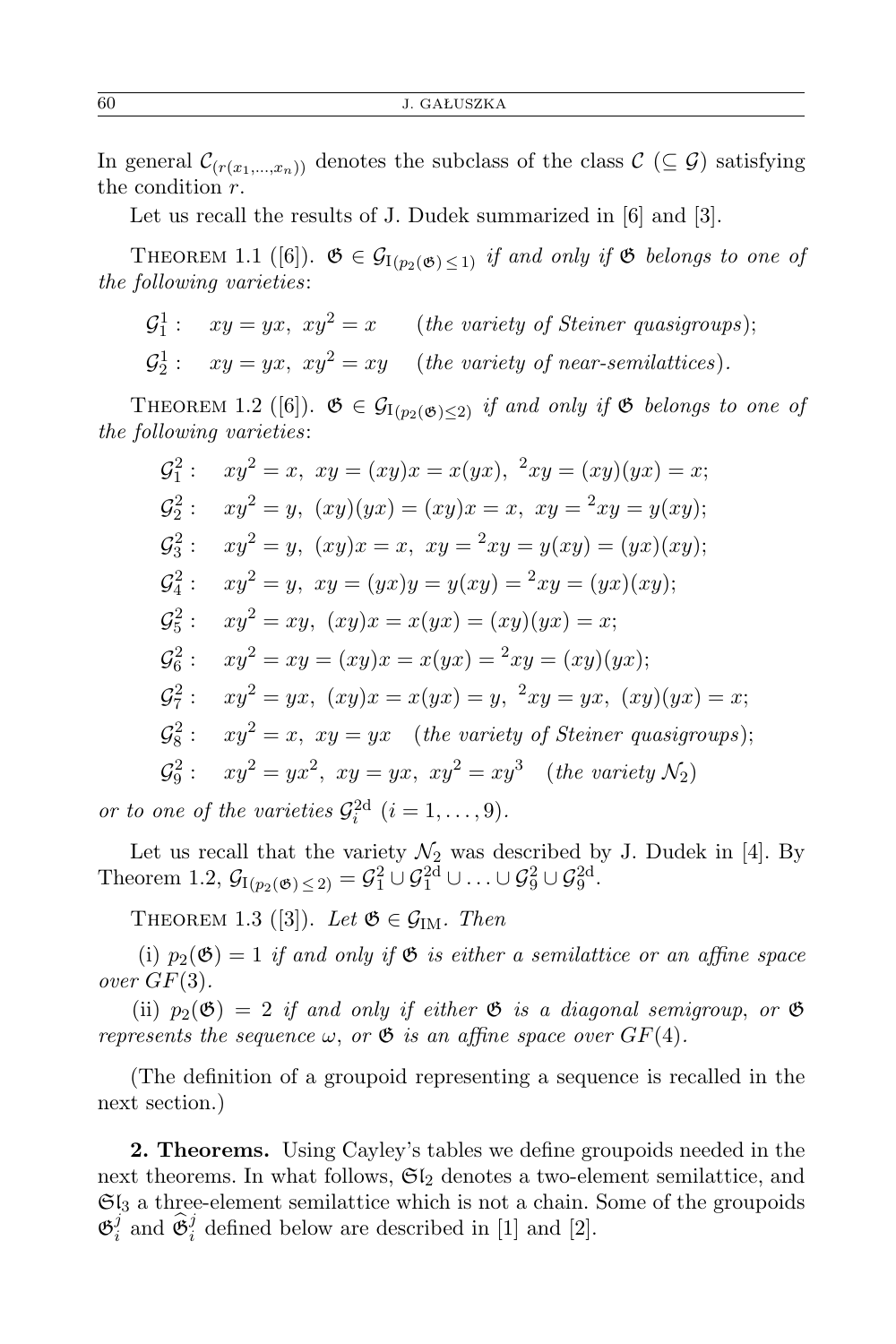| $\mathfrak{SI}_2$<br>$\mathfrak{P}_0$<br>$0\;\;1$<br>$0\,0$<br>$\boldsymbol{0}$<br>$\overline{0}$<br>$0\hskip 4pt 1$<br>$\mathbf{1}$<br>$\mathbf 1$ | $\mathfrak{P}_1$<br>$0\hskip 4pt 1$<br>0 <sub>1</sub><br>$0\quad 0$<br>$\boldsymbol{0}$<br>$\mathbf{1}$<br>$\overline{0}$<br>$1\vert$<br>$\boldsymbol{0}$<br>$\,1$<br>$\mathbf{1}$<br>$\mathbf{1}$ | $\mathfrak{G}^2_1$<br>0 1 2 3<br>2 0<br>$\overline{2}$<br>$\boldsymbol{0}$<br>$\boldsymbol{0}$<br>1 3<br>$\sqrt{3}$<br>$\mathbf{1}$<br>$\mathbf{1}$<br>$0\hskip 4pt 2$<br>$\overline{2}$<br>$\,2$<br>$\boldsymbol{0}$<br>3<br>$1\,$ 3 $\,1\,$ 3 $\,$ | $\widehat{\mathfrak{G}}_1^2$<br>$0\hspace{0.1cm}\widehat{} \hspace{0.1cm} 1\hspace{0.1cm}\widehat{} \hspace{0.1cm} 2$<br>2 0<br>$\overline{0}$<br>$\overline{0}$<br>$\,1\,$<br>$\mathbf 1$<br>$\mathbf{1}$<br>$\mathbf{1}$<br>$\,2$<br>$\,2$<br>0 2 |
|-----------------------------------------------------------------------------------------------------------------------------------------------------|----------------------------------------------------------------------------------------------------------------------------------------------------------------------------------------------------|------------------------------------------------------------------------------------------------------------------------------------------------------------------------------------------------------------------------------------------------------|-----------------------------------------------------------------------------------------------------------------------------------------------------------------------------------------------------------------------------------------------------|
| $\mathfrak{G}^2_2$<br>0 1 2 3                                                                                                                       | $\mathfrak{G}_3^2$<br>0 1 2 3                                                                                                                                                                      | $\widehat{\mathfrak{G}}_3^2$<br>$0\,$ 1 $\,2$                                                                                                                                                                                                        |                                                                                                                                                                                                                                                     |
| 0 2 2 3<br>$\boldsymbol{0}$                                                                                                                         | $2\hskip 4pt 2\hskip 4pt$<br>-3<br>$\boldsymbol{0}$<br>$\overline{0}$                                                                                                                              | 022<br>$\boldsymbol{0}$                                                                                                                                                                                                                              |                                                                                                                                                                                                                                                     |
| $3\hspace{0.1cm}\widehat{} \hspace{0.1cm} 1\hspace{0.1cm}\widehat{} \hspace{0.1cm} 2\hspace{0.1cm}\widehat{} \hspace{0.1cm} 3$<br>$\,1\,$           | $\,1\,$<br>$2\,$ $3\,$<br>$\mathbf{1}$<br>3                                                                                                                                                        | $2\hspace{0.1cm}\widehat{} \hspace{0.1cm} 1\hspace{0.1cm}\widehat{} \hspace{0.1cm} 2$<br>$\mathbf{1}$                                                                                                                                                |                                                                                                                                                                                                                                                     |
| $1\hspace{0.1cm} 2\hspace{0.1cm} 0$<br>$\sqrt{2}$<br>$\boldsymbol{0}$                                                                               | $\sqrt{2}$<br>$\,1\,$<br>$\sqrt{3}$<br>$\sqrt{2}$<br>$\boldsymbol{0}$                                                                                                                              | $0\hspace{0.1cm}\widehat{} \hspace{0.1cm} 1\hspace{0.1cm}\widehat{} \hspace{0.1cm} 2$<br>$\overline{2}$                                                                                                                                              |                                                                                                                                                                                                                                                     |
| 3<br>1 1 3<br>$\boldsymbol{0}$                                                                                                                      | $\sqrt{3}$<br>0 1 2 3                                                                                                                                                                              |                                                                                                                                                                                                                                                      |                                                                                                                                                                                                                                                     |
|                                                                                                                                                     |                                                                                                                                                                                                    |                                                                                                                                                                                                                                                      |                                                                                                                                                                                                                                                     |
| $\mathfrak{G}^2_4$<br>$0\ 1\ 2\ 3$                                                                                                                  | $\widehat{\mathfrak{G}}_4^2$<br>$0\,$ 1 $\,2$                                                                                                                                                      | $\mathfrak{G}_5^2$<br>0 1 2 3                                                                                                                                                                                                                        |                                                                                                                                                                                                                                                     |
| 0 2 2 3<br>$\boldsymbol{0}$                                                                                                                         | $0\hspace{0.1cm}\widehat{} \hspace{0.1cm} 1\hspace{0.1cm}\widehat{} \hspace{0.1cm} 2$<br>$\boldsymbol{0}$                                                                                          | 2 2 0<br>$\boldsymbol{0}$<br>$\boldsymbol{0}$                                                                                                                                                                                                        |                                                                                                                                                                                                                                                     |
| $1\hspace{0.1cm} 2\hspace{0.1cm} 3$<br>$\,1\,$<br>3                                                                                                 | $\,1\,$<br>$\sqrt{2}$<br>$\,2$<br>$\mathbf{1}$                                                                                                                                                     | $\,1\,$<br>1 3<br>$\sqrt{3}$<br>$\mathbf{1}$                                                                                                                                                                                                         |                                                                                                                                                                                                                                                     |
| $\overline{2}$<br>3 1 2 3                                                                                                                           | $\overline{2}$<br>$0\hspace{0.1cm}\widehat{} \hspace{0.1cm} 1\hspace{0.1cm}\widehat{} \hspace{0.1cm} 2$                                                                                            | $2\hskip 4pt 2\hskip 4pt 0$<br>$\overline{2}$<br>$\boldsymbol{0}$                                                                                                                                                                                    |                                                                                                                                                                                                                                                     |
| 3<br>0 2 2 3                                                                                                                                        |                                                                                                                                                                                                    | 3<br>1 3<br>$\mathbf{1}$<br>$\sqrt{3}$                                                                                                                                                                                                               |                                                                                                                                                                                                                                                     |
| $\mathfrak{G}_6^2$<br>0 1 2 3                                                                                                                       | $\widehat{\mathfrak{G}}_6^2$<br>$0\hspace{0.1cm}\widehat{} \hspace{0.1cm} 1\hspace{0.1cm}\widehat{} \hspace{0.1cm} 2$                                                                              | $\mathfrak{Sl}_3$<br>$0 \thinspace 1 \thinspace 2$                                                                                                                                                                                                   |                                                                                                                                                                                                                                                     |
| 2 2 2<br>$\overline{0}$<br>$\overline{0}$                                                                                                           | 022<br>$\overline{0}$                                                                                                                                                                              | 022<br>$\overline{0}$                                                                                                                                                                                                                                |                                                                                                                                                                                                                                                     |
| $1\,$ 3 $\,$ 3 $\,$<br>$\sqrt{3}$<br>$\mathbf{1}$                                                                                                   | $1\;\;1$<br>$\,1\,$<br>$\mathbf{1}$                                                                                                                                                                | $2\,$ $1\,$<br>$\sqrt{2}$<br>$\mathbf{1}$                                                                                                                                                                                                            |                                                                                                                                                                                                                                                     |
| $2\hspace{0.1cm} 2\hspace{0.1cm} 2$<br>$\overline{2}$<br>$\,2$                                                                                      | $\sqrt{2}$<br>$2\hspace{0.1cm} 2\hspace{0.1cm} 2$                                                                                                                                                  | 2 2<br>$\overline{2}$<br>$\,2$                                                                                                                                                                                                                       |                                                                                                                                                                                                                                                     |
| 3<br>$3\,$ $3\,$ $3\,$ $3\,$                                                                                                                        |                                                                                                                                                                                                    |                                                                                                                                                                                                                                                      |                                                                                                                                                                                                                                                     |
| $\mathfrak{G}_7^2$<br>$\boldsymbol{0}$<br>123                                                                                                       | $\mathfrak{G}_8^2$<br>$0\,$ 1 $\,2$                                                                                                                                                                | $\mathfrak{G}^2_9$<br>$\mathbf{0}$<br>1 2 3                                                                                                                                                                                                          |                                                                                                                                                                                                                                                     |
|                                                                                                                                                     |                                                                                                                                                                                                    |                                                                                                                                                                                                                                                      |                                                                                                                                                                                                                                                     |
| 2 3<br>$\overline{0}$<br>$\mathbf{1}$<br>$\overline{0}$<br>$\boldsymbol{0}$<br>$\,1\,$<br>$\boldsymbol{2}$<br>$\mathbf{1}$<br>$\,3$                 | $0\hskip 4pt 2$<br>$\mathbf{1}$<br>$\boldsymbol{0}$<br>$\,1\,$<br>$\,2$<br>$\boldsymbol{0}$<br>$\,1$                                                                                               | $\sqrt{2}$<br>$\sqrt{3}$<br>$\overline{0}$<br>-3<br>$\boldsymbol{0}$<br>$\sqrt{3}$<br>$\,1\,$<br>3<br>$\boldsymbol{2}$<br>$\mathbf{1}$                                                                                                               |                                                                                                                                                                                                                                                     |
| $\overline{2}$<br>3 2<br>$\mathbf{1}$<br>$\boldsymbol{0}$                                                                                           | $\boldsymbol{0}$<br>$\,2$<br>$\mathbf{1}$<br>$\overline{2}$                                                                                                                                        | $\sqrt{3}$<br>$2\mspace{3mu}3$<br>$\sqrt{3}$<br>$\overline{2}$                                                                                                                                                                                       |                                                                                                                                                                                                                                                     |
| 3<br>0 1 3<br>$\overline{2}$                                                                                                                        |                                                                                                                                                                                                    | $3\,$ $3\,$ $3\,$<br>3<br>3                                                                                                                                                                                                                          |                                                                                                                                                                                                                                                     |

Let  $C \subseteq \mathcal{G}$ . We denote by  $\mathcal{S}_n(\mathcal{C})$  the following class of groupoids:  $\mathfrak{G} \in$  $S_n(\mathcal{C})$  if and only if  $\mathfrak{G}$  is isomorphic to an *n*-generated subgroupoid of some  $\mathfrak{H} \in \mathcal{C}$ .

We use the following conventions:

• any two isomorphic groupoids are treated as identical,

*•* "*n*-generated" means that the groupoid is generated by a set of cardinality *n* and it is not generated by any set of cardinality less than *n*.

For  $\mathcal{C} = \{\mathfrak{G}\}\$ we write  $\mathcal{S}_n(\mathfrak{G})$  instead of  $\mathcal{S}_n(\{\mathfrak{G}\})$ .

THEOREM 2.1. *For the class*  $\mathcal{G}_{I(p_2(\mathfrak{G}) \leq 2)} = \mathcal{G}_1^2 \cup \mathcal{G}_1^{2d} \cup \ldots \cup \mathcal{G}_9^2 \cup \mathcal{G}_9^{2d}$  *we have*:

(1)  $S_2(\mathcal{G}_1^2) = {\mathfrak{P}_0, \hat{\mathfrak{G}}_1^2, \mathfrak{G}_1^2}.$  $(2)$   $S_2(\mathcal{G}_2^2) = {\mathfrak{P}_1, \mathfrak{G}_2^2}.$  $(3)$   $S_2(\mathcal{G}_3^2) = {\mathfrak{F}_1, \mathfrak{F}_3^2, \mathfrak{G}_3^2}.$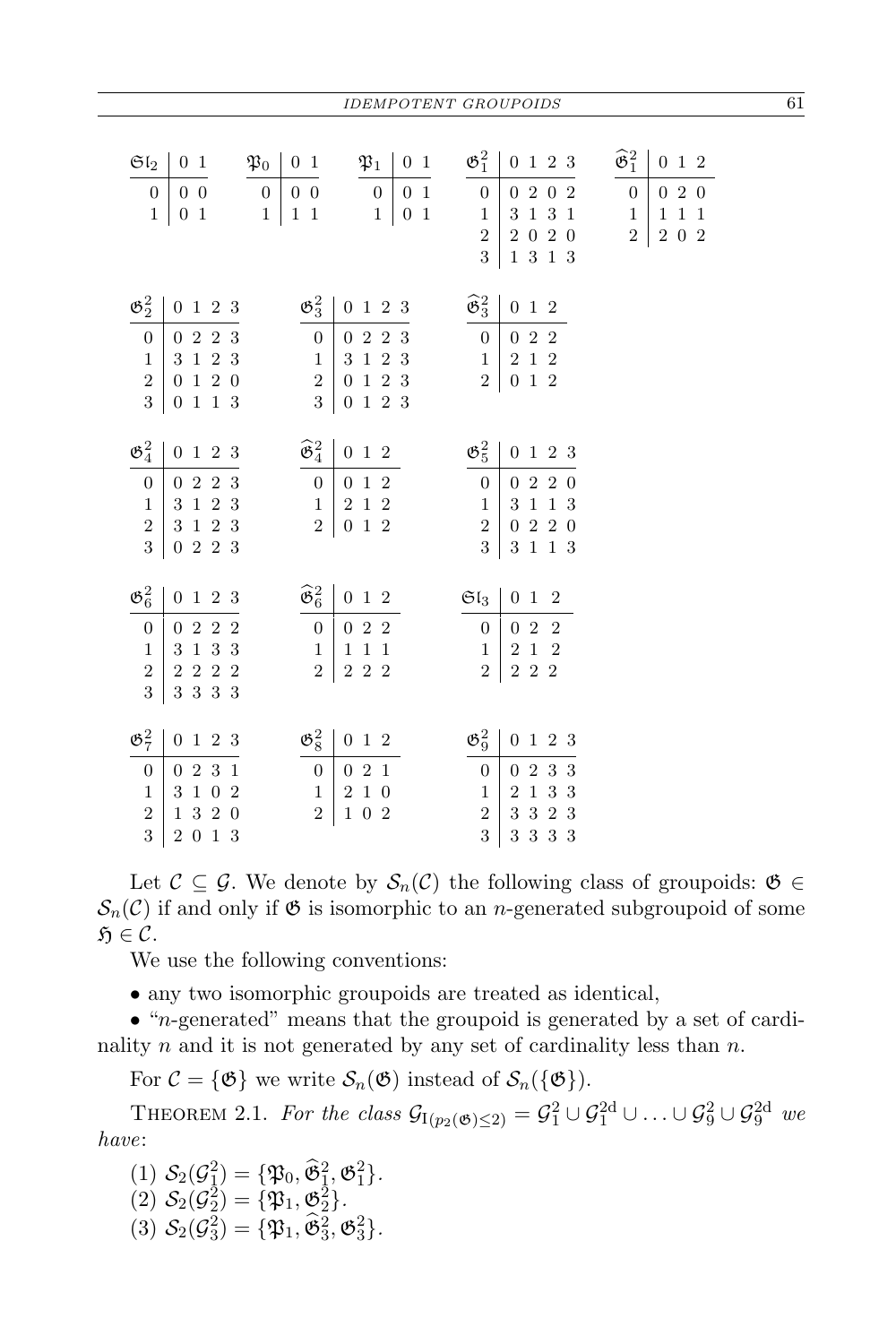(4)  $S_2(\mathcal{G}_4^2) = {\mathfrak{P}_1, \hat{\mathfrak{G}}_4^2, \mathfrak{G}_4^2}.$ (5)  $S_2(\mathcal{G}_5^2) = {\mathfrak{P}_0, \mathfrak{P}_1, \mathfrak{G}_5^2}.$ (6)  $S_2(\mathcal{G}_{\hat{g}}^2) = {\mathfrak{P}_0, \mathfrak{S}_2, \mathfrak{S}_3, \mathfrak{F}_6^2, \mathfrak{G}_6^2}.$  $(7)$   $S_2(\mathcal{G}_7^2) = {\mathfrak{G}_7^2}.$ (8)  $S_2(\mathcal{G}_8^2) = {\mathfrak{G}_8^2}.$  $(9)$   $S_2(\mathcal{G}_9^2) = \{ \mathfrak{S} \mathfrak{l}_2, \mathfrak{S} \mathfrak{l}_3, \mathfrak{G}_9^2 \}.$ 

*Here*  $\mathfrak{G}_i^2$  *is a free* 2-generated groupoid in the variety  $\mathcal{G}_i^2$  for  $i = 1, \ldots, 9$ . *The dual versions of* (1)–(9) *for the classes*  $\mathcal{G}_1^{2d}, \ldots, \mathcal{G}_9^{2d}$  *are analogous.* 

THEOREM 2.2. Let  $\mathfrak{G} \in \mathcal{G}_{I(p_2(\mathfrak{G}) \leq 2)}$ . Then:

 $(1)$  **∅**  $\in G_{1(p_2(\mathfrak{G})=2)}^2$  *if and only if*  $S_2(\mathfrak{G}) \subseteq {\mathfrak{P}_0, \widehat{\mathfrak{G}}_1^2, \mathfrak{G}_1^2}$  *and either*  $\widehat{\mathfrak{G}}_1^2$ or  $\mathfrak{G}^2_1$  can be embedded in  $\mathfrak{G}$ .

(2)  $\mathfrak{G} \in \mathcal{G}_{2(p_2(\mathfrak{G})=2)}^2$  *if and only if*  $\mathcal{S}_2(\mathfrak{G}) \subseteq {\mathfrak{P}_1, \mathfrak{G}_2^2}$  *and*  $\mathfrak{G}_2^2$  *can be embedded in* G*.*

 $(3)$   $\mathfrak{G} \in \mathcal{G}_{3(p_2(\mathfrak{G})=2)}^2$  *if and only if*  $\mathcal{S}_2(\mathfrak{G}) \subseteq {\mathfrak{P}_1, \widehat{\mathfrak{G}}_3^2, \mathfrak{G}_3^2}$  *and either*  $\widehat{\mathfrak{G}}_3^2$ or  $\mathfrak{G}_3^2$  can be embedded in  $\mathfrak{G}$ .

(4)  $\mathfrak{G} \in \mathcal{G}_{4(p_2(\mathfrak{G})=2)}^2$  *if and only if*  $\mathcal{S}_2(\mathfrak{G}) \subseteq {\mathfrak{P}_1, \hat{\mathfrak{G}}_4^2, \mathfrak{G}_4^2}$  *and*  $\hat{\mathfrak{G}}_4^2$  *can be embedded in* G*.*

 $(5)$   $\mathfrak{G} \in \mathcal{G}_{5(p_2(\mathfrak{G})=2)}^2$  *if and only if*  $\mathcal{S}_2(\mathfrak{G}) \subseteq {\mathfrak{P}_0, \mathfrak{P}_1, \mathfrak{G}_5^2}$  *and both*  $\mathfrak{P}_0$ and  $\mathfrak{P}_1$  *can be embedded in*  $\mathfrak{G}$ *.* 

 $(5)$   $\mathfrak{G} \in \mathcal{G}_{6(p_2(\mathfrak{G})=2)}^2$  *if and only if*  $\mathcal{S}_2(\mathfrak{G}) \subseteq {\mathfrak{P}_0, \mathfrak{S}_2, \mathfrak{S}_3, \hat{\mathfrak{G}}_6^2, \mathfrak{G}_6^2}$  *and both*  $\mathfrak{P}_0$  *and*  $\mathfrak{S}_2$  *can be embedded in*  $\mathfrak{G}$ *.* 

 $(6)$  **∅**  $\in G_{7(p_2(\mathfrak{G})=2)}^2$  *if and only if*  $S_2(\mathfrak{G}) \subseteq {\mathfrak{G}_7^2}$  *and*  $\mathfrak{G}_7^2$  *can be embedded in* G*.*

(7) If  $p_2(\mathfrak{G}) = 2$  then  $\mathfrak{G} \notin \mathcal{G}_8^2$ .

(8)  $\mathfrak{G} \in \mathcal{G}_{9(p_2(\mathfrak{G})=2)}^2$  *if and only if*  $\mathcal{S}_2(\mathfrak{G}) \subseteq {\mathfrak{G}_2, \mathfrak{G}_3, \mathfrak{G}_9^2}$  *and*  $\mathfrak{G}_9^2$  *can be embedded in* G*.*

*The dual versions of* (1)–(9) *are also true.*

We say that a groupoid  $\mathfrak{G}$  *represents* a sequence  $\mathbf{a} = (a_0, a_1, a_2, \ldots)$ (finite or not) if *a* is a subsequence of  $p(\mathfrak{G})$  (written  $a \subseteq p(\mathfrak{G})$ ). A sequence *a* is *representable* (resp. *representable in a class C*) if there exists a groupoid  $\mathfrak{G}$ (resp.  $\mathfrak{G} \in \mathcal{C}$ ) such that  $\mathfrak{G}$  represents *a*. If *a* is a finite sequence representable by a given groupoid  $\mathfrak{G}$  (resp.  $\mathfrak{G} \in \mathcal{C}$ ) then  $p(\mathfrak{G})$  is called an *extension* of **a** (resp. *extension of a in C*). On the class of sequences of cardinal numbers we have a natural partial order:  $a \leq b \iff \forall i \in \mathbb{N}, a_i \leq b_i$ . Take a (finite) sequence *a* and consider the set  $\{p(\mathfrak{G}) \mid a \subseteq p(\mathfrak{G})\}$  (resp.  $\{p(\mathfrak{G}) \mid \mathfrak{G} \in \mathcal{C}, a \subseteq$  $p(\mathfrak{G})$ }) of all extensions of *a* ordered by  $\leq$ . A least element in this set is called the *minimal extension* of *a* (resp. *minimal extension* of *a in C*). Combining the results of [1], [5] and [8] with Theorem 2.2 we obtain the simple but interesting observations presented below. We use the standard notations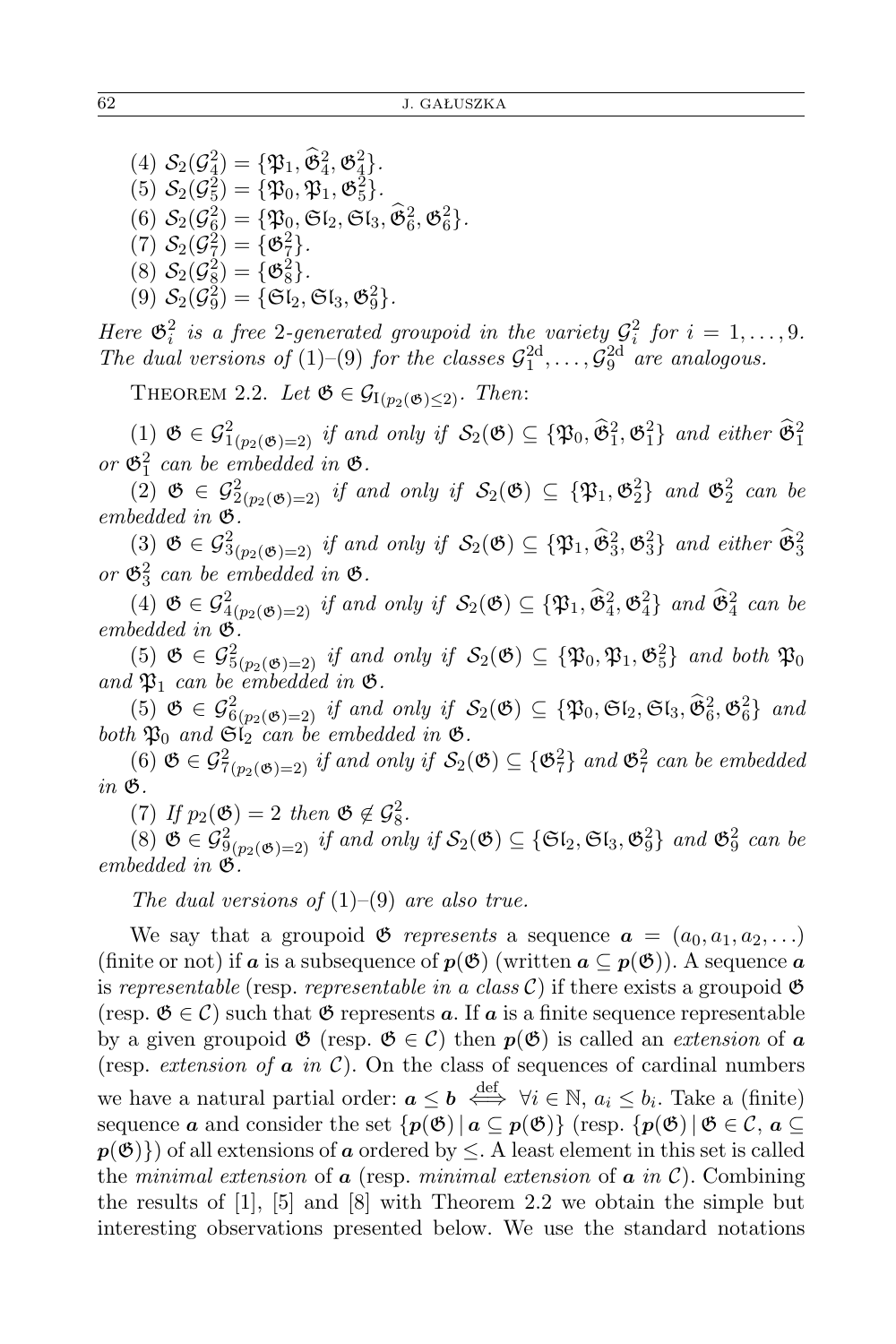*Σ*<sub>1</sub>, *Σ*<sub>2</sub>, *Σ*<sub>3</sub> for the varieties of groupoids representing the sequence  $ω =$  $(0,1,2,\ldots)$  described by J. Plonka. Recall that these varieties are defined by the following identities:

$$
\Sigma_1: \quad x^2 = x, \ (xy)z = x(yz), \ x(yz) = x(zy); \n\Sigma_2: \quad x^2 = x, \ (xy)z = (xz)y, \ x(yz) = xy, \ xy^2 = xy; \n\Sigma_3: \quad x^2 = x, \ (xy)z = (xz)y, \ x(yz) = xy, \ xy^2 = x
$$

(for details see [10], pp. 394–395 and [13]).

(1)  $\hat{\mathfrak{G}}_1^2$  and  $\mathfrak{G}_1^2$  are both medial proper groupoids in  $\Sigma_3$  having exactly two essentially binary term operations;  $p(\hat{\mathfrak{G}}_1^2)$  is a minimal extension of the sequence  $(0, 1, 2)$  in  $\mathcal{G}_1^2$ ;  $p(\hat{\mathfrak{G}}_1^2) = \omega$ .

(2)  $\mathfrak{G}_2^2$  is a nonmedial groupoid having exactly two essentially binary term operations; it is neither a diagonal semigroup nor a member of  $\Sigma_1 \cup$  $\Sigma_2 \cup \Sigma_3$  nor an affine space over  $GF(4)$ ;  $p(\mathfrak{G}_2^2)$  is a minimal extension of the sequence  $(0, 1, 2)$  in  $\mathcal{G}_2^2$ ;  $p_3(\mathfrak{G}_2^2) \geq 6$ .

(3)  $\hat{\mathfrak{G}}_3^2$  and  $\mathfrak{G}_3^2$  are both nonmedial groupoids having exactly two essentially binary term operations; they are neither diagonal semigroups nor members of  $\Sigma_1 \cup \Sigma_2 \cup \Sigma_3$  nor affine spaces over  $GF(4)$ ;  $p(\hat{\mathfrak{G}}_3^2)$  is a minimal extension of the sequence  $(0, 1, 2)$  in  $\mathcal{G}_3^2$ ;  $p_3(\hat{\mathfrak{G}}_3^2) = 21$ .

(4)  $\hat{\mathfrak{G}}_4^2$  and  $\mathfrak{G}_4^2$  are both medial proper groupoids in  $\Sigma_2^d$  having exactly two essentially binary term operations;  $p(\hat{\mathfrak{G}}_4^2) = \omega$  is a minimal extension of the sequence  $(0, 1, 2)$  in  $\mathcal{G}_4^2$ .

(5)  $\mathfrak{G}_5^2$  is a diagonal semigroup having exactly two essentially binary term operations;  $p(\mathfrak{G}_5^2) = (0, 1, 2, 0, 0, \ldots)$  is a minimal extension of the sequence  $(0, 1, 2)$  in  $\mathcal{G}_5^2$ .

(6)  $\hat{\mathfrak{G}}_6^2$  and  $\mathfrak{G}_6^2$  are both medial proper two-generated groupoids in  $\Sigma_1$ ;  $p(\hat{\mathfrak{G}}_6^2) = \omega$  is a minimal extension of the sequence  $(0, 1, 2)$  in  $\mathcal{G}_6^2$ .

(7)  $\mathfrak{G}_7^2$  is an affine space over  $GF(4)$  having exactly two essentially binary term operations;  $p(\mathfrak{G}_7^2)$  is a minimal extension of the sequence  $(0,1)$  in  $\mathcal{G}_7^2$ ;  $\mathfrak{G}^2$ <sub>7</sub> represents the sequence  $(0, 1, 2, 7)$  (cf. [8]).

(8)  $\mathfrak{G}_8^2$  is an affine space over  $GF(3)$  and a medial Steiner quasigroup; it can be embedded in every nontrivial groupoid  $\mathfrak{G}$  from  $\mathcal{G}_8^2$ ;  $p(\mathfrak{G}_8^2)$  is a minimal extension of the sequence  $(0, 1)$  in  $\mathcal{G}_8^2$ ;  $\mathfrak{G}_8^2$  represents the sequence  $(0, 1, 1, 3)$ .

(9)  $\mathcal{G}_9^2 = \mathcal{N}_2$  so evidently  $\mathfrak{G}_9^2$  is Dudek's groupoid and hence it is a free two-generated groupoid in  $\mathcal{N}_2$ ;  $p(\mathfrak{G}_9^2)$  is a minimal extension of the sequence  $(0, 1, 2)$  in  $\mathcal{G}_9^2$  (and in  $\mathcal{G}_C$ );  $\mathfrak{G}_9^2$  represents the sequence  $(0, 1, 2, 10)$ .

Analogously we can formulate the dual versions of  $(1)$ – $(9)$ .

Theorem 2.2 also yields the following remark: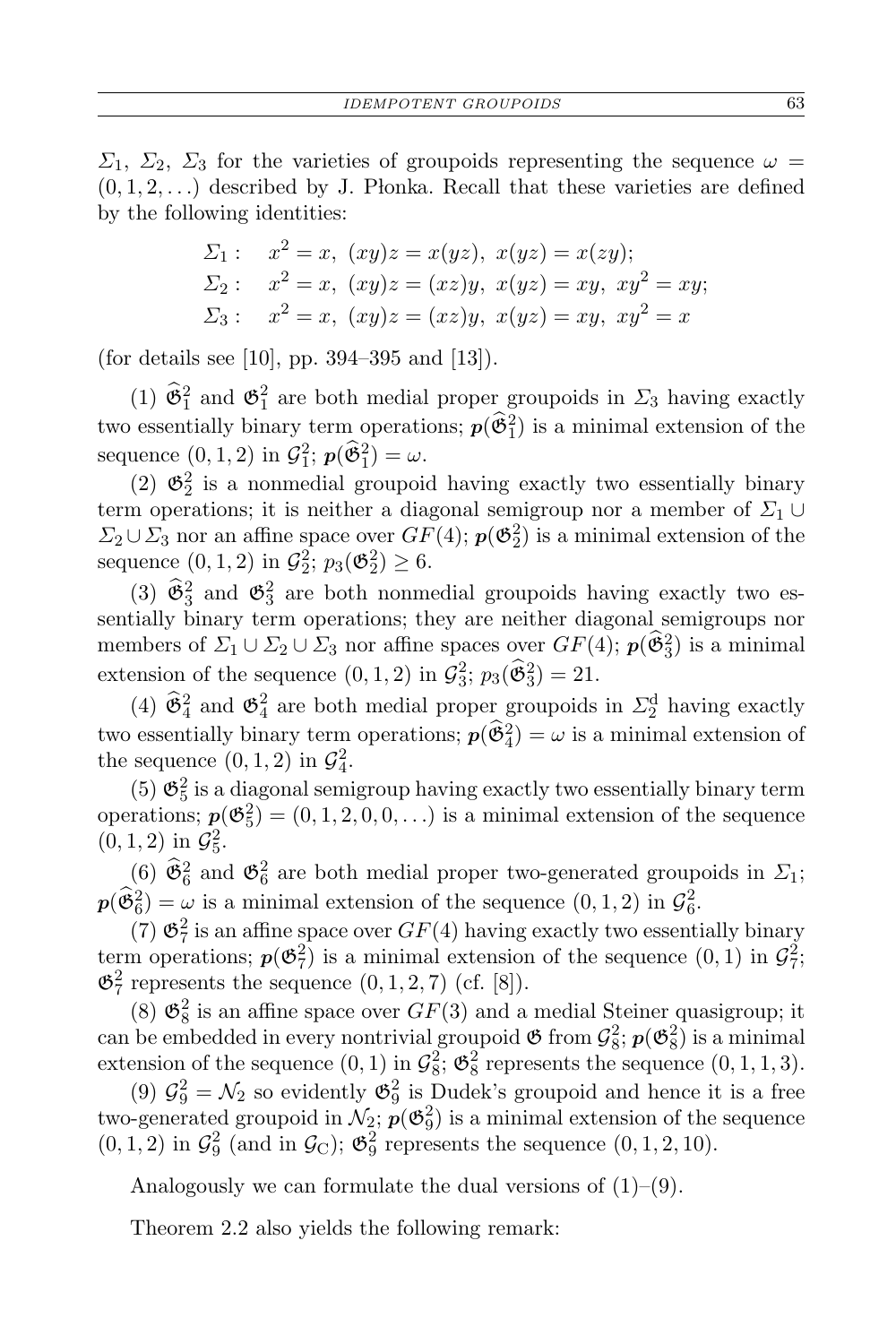REMARK. The assumption  $\mathfrak{G} \in \mathcal{G}_{IM}$  in Theorem 1.3(ii) cannot be omitted. For example  $p_2(\hat{\mathfrak{G}}_3^2) = 2$  but  $\hat{\mathfrak{G}}_3^2$  is neither a diagonal semigroup nor a member of  $\Sigma_1 \cup \Sigma_1^d \cup \Sigma_2 \cup \Sigma_2^d \cup \Sigma_3 \cup \Sigma_3^d$  nor an affine space over  $GF(4)$ .

**3. Proofs of theorems.** We say that term operations  $p(x_{i_1}, \ldots, x_{i_m})$ and  $q(x_{j_1}, \ldots, x_{j_n})$  (built from the binary operation "*·*") are *left-uniform* if the variables  $x_{i_1}$  and  $x_{j_1}$  really occur in *p* and *q* respectively and  $x_{i_1} = x_{j_1}$ . Analogously p and q are *right-uniform* if  $x_{i_m} = x_{j_n}$ . We say that the identity  $p = q$  is *left-uniform* (resp. *right-uniform*) if the term operations p and q are left-uniform (resp. right-uniform). We say that a variety  $\mathcal V$  is *left-uniform* (resp. *right-uniform*) if the identities defining it are all left-uniform (resp. right-uniform). Evidently if a variety  $V$  in the class of groupoids is leftuniform (resp. right-uniform) then  $\mathfrak{P}_0$  (resp.  $\mathfrak{P}_1$ ) is a nontrivial groupoid in *V*.

*Proof of Theorem 2.1.* We present the steps of the proof for the classes  $\mathcal{G}_1^2, \ldots, \mathcal{G}_9^2$  only. The proof for the dual classes proceeds analogously and is omitted. We leave it to the reader to check that the models of groupoids presented are members of the given classes. The author has checked it using an unpublished program written by Marek Żabka. We present the details of the proof of the first item only. The parts of the proofs of  $(2)$ – $(9)$  which are analogous to the proof of (1) are omitted.

(1) Consider the class  $\mathcal{G}_1^2$  and take a free groupoid  $\mathfrak F$  generated by two free variables *x*, *y*. The Cayley table of this groupoid is

| $\mathfrak{F}$   | $\boldsymbol{x}$ | $\boldsymbol{\mathit{u}}$ | xy               | yx               |
|------------------|------------------|---------------------------|------------------|------------------|
| $\boldsymbol{x}$ | $\boldsymbol{x}$ | xy                        | $\boldsymbol{x}$ | xy               |
| $\overline{y}$   | $\overline{yx}$  | $\overline{y}$            | yx               | $\overline{y}$   |
| $\dot{xy}$       | xy               | $\boldsymbol{x}$          | xy               | $\boldsymbol{x}$ |
| yx               | $\overline{y}$   | yx                        | и                | yx               |

The function *f* defined on the set  $\{x, y, xy, yx\}$  as follows:  $f(x)=0, f(y)=1$ ,  $f(xy) = 2$ ,  $f(yx) = 3$  is an isomorphism from  $\mathfrak{F}$  onto  $\mathfrak{G}^2$ . The variety  $\mathcal{G}_1^2$  is left-uniform so clearly  $\mathfrak{P}_0$  is a member of  $\mathcal{G}_1^2$ . Assume that  $\mathfrak{G}$  is a nontrivial member of  $\mathcal{G}_1^2$ . So there exist  $a, b \in G$  such that  $a \neq b$ . Consider the subgroupoid  $\mathfrak{G}(a, b) = (G(a, b), \cdot)$  of  $\mathfrak{G}$  generated by  $\{a, b\}$ . Then  $G(a, b) = \{a, b, ab, ba\}$  and card $(G(a, b)) \leq 4$ . Evidently  $a \neq ba$ . Indeed, suppose that  $a = ba$ . Then  $a = a^2 = ba^2 = b$ , a contradiction. Assume that  $a = ab$  and  $b = ba$ . Then card $(G(a, b)) = 2$  and the Cayley table of  $\mathfrak{G}(a, b)$ is

$$
\begin{array}{c|cc}\n\mathfrak{G}(a,b) & a & b \\
\hline\na & a & a \\
b & b & b\n\end{array}
$$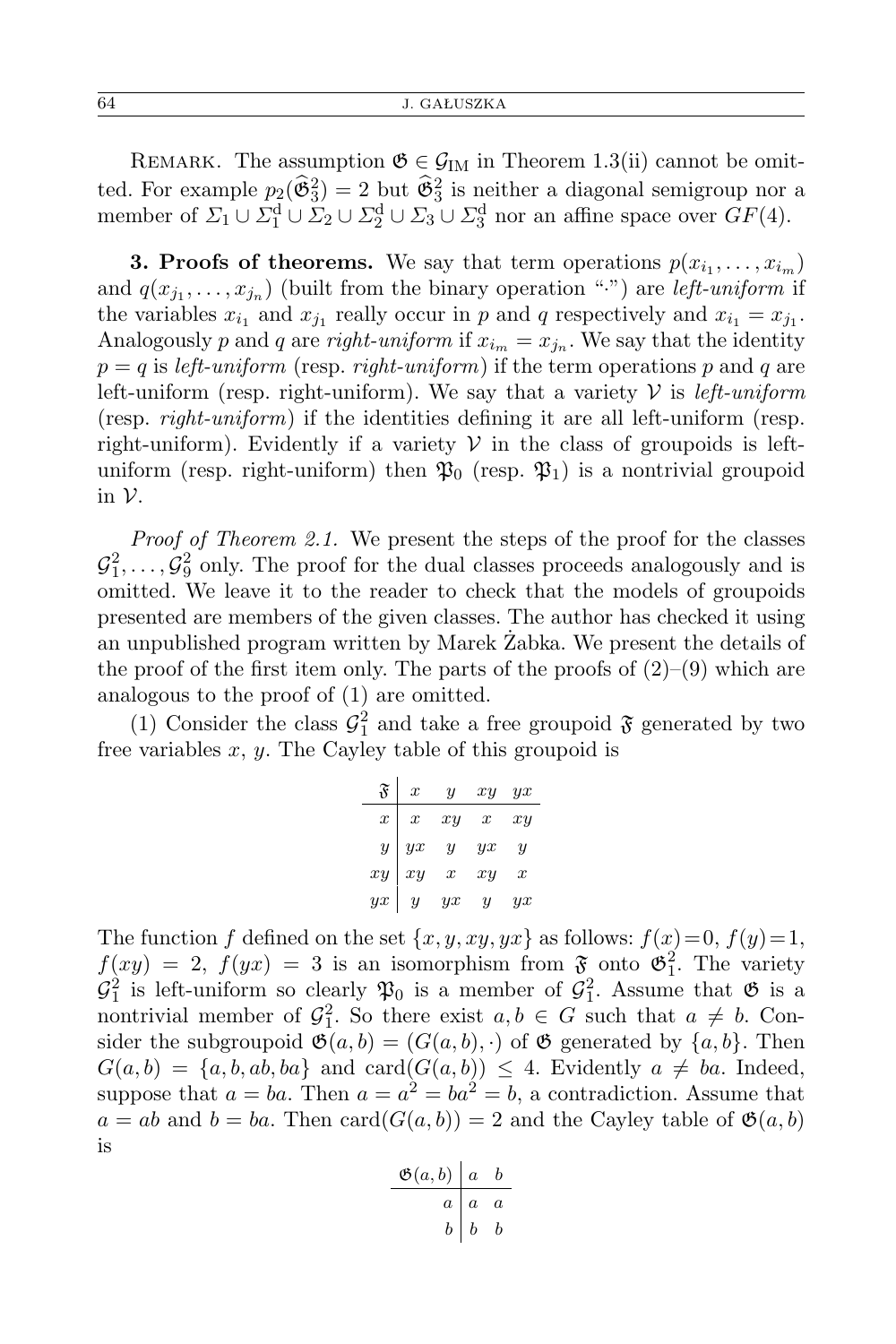so  $\mathfrak{G}(a, b) = \mathfrak{P}_0$ . Assume now that  $\mathfrak{G}$  is a proper groupoid. Then the term operation *xy* is not a projection. Thus there exist  $a, b \in G$  such that  $a \neq ab$ . Then evidently  $a \neq b$ . Suppose that  $a = ba$ . Then  $a = a^2 = ba^2 = b$ , a contradiction. Thus  $a \neq ba$ . Analogously  $b \neq ab$ . Suppose now that  $ab = ba$ . Then  $a = ab^2 = (ba)b = ba$ , a contradiction. So we have two possibilities only:  $b = ba$  or  $b \neq ba$ . Assume that  $b = ba$ . Then card( $G(a, b)$ ) = 3 and the Cayley table of  $\mathfrak{G}(a, b)$  is

| $\mathfrak{G}(a,b) \mid a$ |                     | $b$ ab           |                |
|----------------------------|---------------------|------------------|----------------|
| $\boldsymbol{a}$           | $\boldsymbol{a}$    | ab               | $\overline{a}$ |
| $\mathfrak{b}$             | $\boldsymbol{b}$    | $\boldsymbol{b}$ | b              |
|                            | $ab\quad ab\quad a$ |                  | ab             |

so  $\mathfrak{G}(a, b) = \widehat{\mathfrak{G}}_1^2$ . Assume now that  $b \neq ba$ . Then  $\text{card}(G(a, b)) = 4$  and the Cayley table of  $\mathfrak{G}(a, b)$  is

| $\mathfrak{G}(a,b)$ a b ab ba |                                                                                                                                             |  |  |
|-------------------------------|---------------------------------------------------------------------------------------------------------------------------------------------|--|--|
|                               |                                                                                                                                             |  |  |
|                               |                                                                                                                                             |  |  |
|                               |                                                                                                                                             |  |  |
|                               | $\begin{array}{ c cccc } \hline a & b & ab & a & ab \\ b & ba & b & ba & b \\ ab & a & ab & a \\ ba & b & ba & b & ba \\\hline \end{array}$ |  |  |

so  $\mathfrak{G}(a, b) = \mathfrak{G}_1^2$ . Evidently  $\widehat{\mathfrak{G}}_1^2$  is a homomorphic image of  $\mathfrak{G}_1^2$ .

(2) The variety  $\mathcal{G}_2^2$  is right-uniform so  $\mathfrak{P}_1 \in \mathcal{G}_2^2$ . Let  $\mathfrak{G} \in \mathcal{G}_2^2$  be nontrivial. Then there exist  $a, b \in G$  such that  $a \neq b$ . Evidently  $ab \neq ba$ . Suppose that  $a = ab$ . Then  $a = ab = ab^2 = b$ , a contradiction. If  $a = ba$ , then  $ab = (ba)b = b$  and  $\mathfrak{G}(a, b) = \mathfrak{P}_1$ . Assume now that  $\mathfrak{G}$  is a proper groupoid. Then there exist  $a, b \in G$  such that  $a \neq ba$ . Then  $G(a, b) = \{a, b, ab, ba\}$  is a four-element set and  $\mathfrak{G}(a, b) = \mathfrak{G}_2^2$ .

(3) The variety  $\mathcal{G}_3^2$  is right-uniform so  $\mathfrak{P}_1 \in \mathcal{G}_3^2$ . Let  $\mathfrak{G} \in \mathcal{G}_3^2$  be nontrivial. Then there exist  $a, b \in G$  such that  $a \neq b$ . Hence  $G(a, b) = \{a, b, ab, ba\}$ where  $a \neq ab$ . If  $a = ba$  then  $ab = b$  and  $\mathfrak{G}(a, b) = \mathfrak{P}_1$ . Assume that  $\mathfrak{G}$  is proper. Then there exist  $a, b \in G$  such that  $a \neq ba$ . Hence  $a \neq b$ ,  $a \neq ab$ ,  $a \neq ba, b \neq ba, b \neq ab$ . If  $ab = ba$  then  $\mathfrak{G}(a, b) = \mathfrak{G}_3^2$ . If  $ab \neq ba$  then  $\mathfrak{G}(a,b)=\mathfrak{G}_3^2.$ 

(4) The variety  $\mathcal{G}_4^2$  is right-uniform so  $\mathfrak{P}_1 \in \mathcal{G}_4^2$ . Let  $\mathfrak{G} \in \mathcal{G}_4^2$  be nontrivial. Let  $a, b \in G$  be such that  $a \neq b$ . If  $a = ba$  and  $b = ab$  then  $\mathfrak{G}(a, b) = \mathfrak{P}_1$ . Assume that  $\mathfrak{G}$  is proper. Take  $a, b \in G$  such that  $a \neq ba$ . Then  $a, b, ba$  are all distinct. Moreover  $a \neq ab$ . Suppose that  $ab = ba$ . Then  $ba = (ab)a$  $ba^2 = a$ , a contradiction. Assume that  $ab = b$ . Then  $\mathfrak{G}(a, b) = \widehat{\mathfrak{G}}_4^2$ . If  $ab \neq b$ then  $\mathfrak{G}(a, b) = \mathfrak{G}_4^2$ .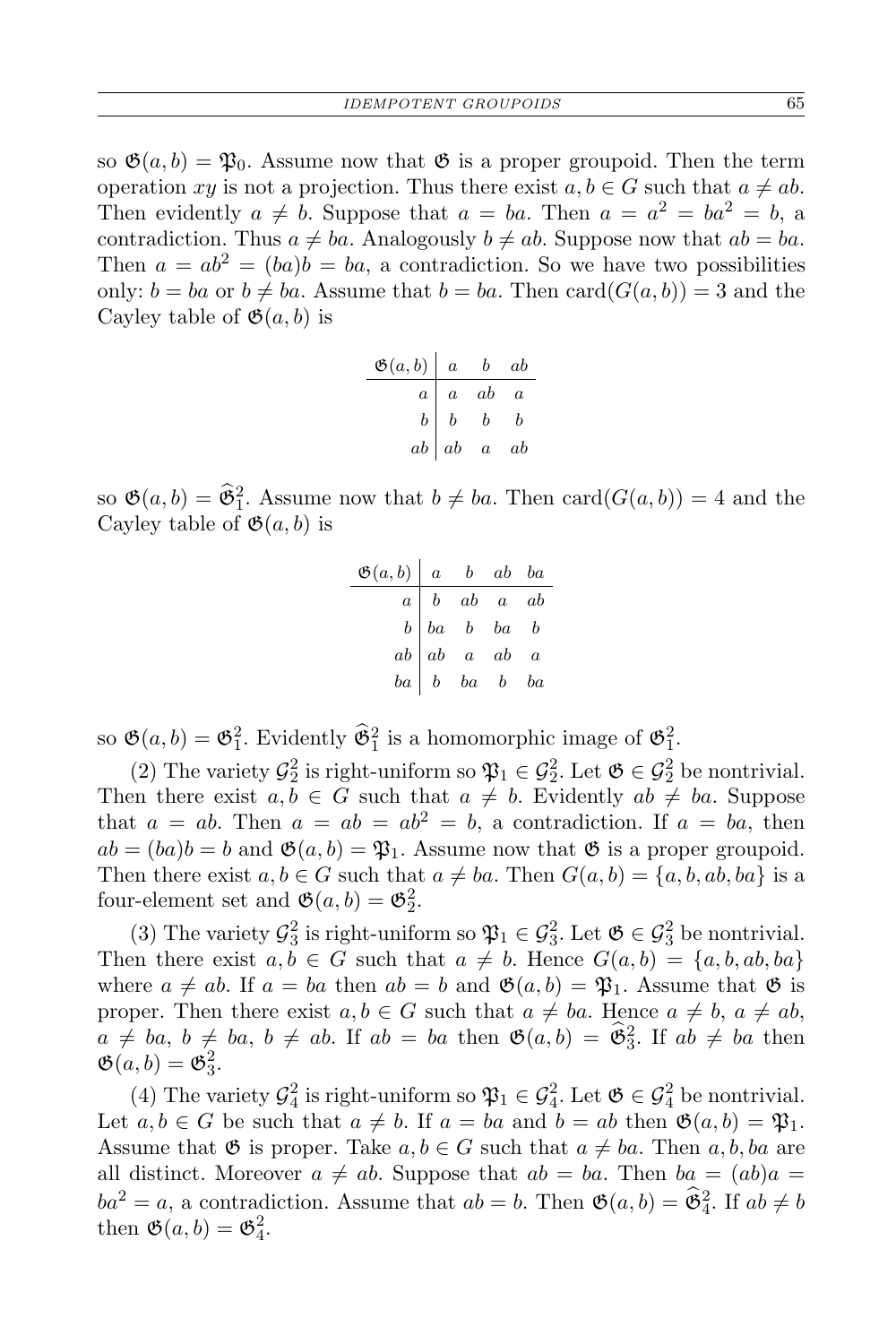(5) The variety  $\mathcal{G}_5^2$  is left-uniform and right-uniform simultaneously. Thus  $\mathfrak{P}_0, \mathfrak{P}_1 \in \mathcal{G}_5^2$ . Let  $\mathfrak{G} \in \mathcal{G}_5^2$  be nontrivial. Let  $a, b \in G$ ,  $a \neq b$ . Consider the groupoid  $\mathfrak{G}(a, b)$ . We have  $G(a, b) = \{a, b, ab, ba\}$ . Evidently  $ab \neq ba$ . If  $a = ab, b = ba$  then  $\mathfrak{G}(a, b) = \mathfrak{P}_0$ . If  $a = ba, b = ab$  then  $\mathfrak{G}(a, b) = \mathfrak{P}_1$ . If  $\mathfrak{G}$ is proper then (a) there exist  $a, b \in G$  such that  $a \neq ab$  and (b) there exist  $a, b \in G$  such that  $b \neq ab$ . (a) Assume that  $a \neq ab$ . Then  $b \neq ba$ . Thus we have two possibilities only: either  $b = ab$  and  $\mathfrak{G}(a, b) = \mathfrak{P}_1$ , or  $b \neq ab$  and  $\mathfrak{G}(a, b) = \mathfrak{G}_5^2$ . (b) For the case  $b \neq ab$  we analogously conclude that either  $\mathfrak{G}(a, b) = \mathfrak{P}_0$  or  $\mathfrak{G}(a, b) = \mathfrak{G}_5^2$ .

(6) The variety  $\mathfrak{G}_6^2$  is left-uniform. Thus  $\mathfrak{P}_0 \in \mathcal{G}_6^2$ . Also  $\mathfrak{S}_2 \in \mathcal{G}_6^2$ . Let  $\mathfrak{G} \in \mathcal{G}_6^2$  **be nontrivial.** Let *a, b* ∈ *G*, *a*  $\neq$  *b*. If *a* = *ab* and *b* = *ba* then  $\mathfrak{G}(a, b) = \mathfrak{P}_0$ . Assume that  $\mathfrak{G}$  is proper. Let  $a, b \in G$ ,  $a \neq ab$ . Suppose that  $b = ab$ . Then  $ba = b$  and  $\mathfrak{G}(a, b) = \mathfrak{G}[\mathfrak{g}]$ . Assume that  $b \neq ab$ . Then either  $ba = b$  and  $\mathfrak{G}(a, b) = \widehat{\mathfrak{G}}_6^2$ , or  $ba = ab$  and  $\mathfrak{G}(a, b) = \mathfrak{G}(a, b)$  and  $\neq ab$  and  $\mathfrak{G}(a,b)=\mathfrak{G}_6^2.$ 

(7) Consider a nontrivial groupoid  $\mathfrak{G} \in \mathcal{G}_7^2$ . Let  $a, b \in G$ ,  $a \neq b$ . Then  $a, b, ab, ba$  are all distinct. Hence  $\mathfrak{G}(a, b) = \mathfrak{G}_7^2$ .

(8) Let  $\mathfrak{G} \in \mathcal{G}_8^2$  be nontrivial. Then  $\mathfrak{G}(a, b) = \mathfrak{G}_8^2$ .

(9) This item is a consequence of the results presented in [4].

*Proof of Theorem 2.2.* (1) Let  $\mathfrak{G} \in \mathcal{G}_1^2$  and  $p_2(\mathfrak{G}) = 2$ . Then by Theorem 2.1(1),  $S_2(\mathfrak{G}) \subseteq {\mathfrak{P}_0, \hat{\mathfrak{G}}_1^2, \mathfrak{G}_1^2}$ . Since  $p_2(\mathfrak{G}) = 2$ ,  $\mathfrak{G}$  is a proper groupoid. As in the proof of Theorem 2.1(1) we find that either  $\hat{\mathfrak{G}}_1^2$  or  $\mathfrak{G}_1^2$  can be embedded in  $\mathfrak{G}$ . Conversely, if  $\mathcal{S}_2(\mathfrak{G}) \subseteq {\mathfrak{P}_0, \widehat{\mathfrak{G}}_1^2, \mathfrak{G}_1^2}$  then by Theorem 2.1(1),  $\mathfrak{G} \in \mathcal{G}_1^2$ . Assume that either  $\hat{\mathfrak{G}}_1^2$  or  $\mathfrak{G}_1^2$  can be embedded in  $\mathfrak{G}$ . Then  $2 =$  $p_2(\hat{\mathfrak{G}}_1^2) = p_2(\mathfrak{G}_1^2) \leq p_2(\mathfrak{G}) \leq 2.$  So  $p_2(\hat{\mathfrak{G}}) = 2.$ 

 $(2)$ – $(3)$  and  $(7)$ . The proofs are analogous to the proof of  $(1)$  and are omitted.

(4) The proof is similar to that of (1). Moreover  $\hat{\mathfrak{G}}_4^2$  can be embedded in  $\mathfrak{G}_4^2$ .

(5) Let  $\mathfrak{G} \in \mathcal{G}_5^2$  and  $p_2(\mathfrak{G}) = 2$ . Then by Theorem 2.1(5),  $\mathcal{S}_2(\mathfrak{G}) \subseteq$  ${\mathfrak{P}_0, \mathfrak{P}_1, \mathfrak{G}_5^2}$ . As  $\mathfrak G$  is a proper groupoid, as in Theorem 2.1(5) we conclude that either (a)  $\mathfrak{P}_1$  or  $\mathfrak{G}_5^2$  can be embedded in  $\mathfrak{G}$ , or (b)  $\mathfrak{P}_0$  or  $\mathfrak{G}_5^2$  can be embedded in  $\mathfrak{G}$ . Observe that both  $\mathfrak{P}_0$  and  $\mathfrak{P}_1$  can be embedded in  $\mathfrak{G}_5^2$ . Evidently  $S_2(\mathfrak{G}) \nsubseteq {\mathfrak{P}_0}$  and  $S_2(\mathfrak{G}) \nsubseteq {\mathfrak{P}_1}$ . Thus in either case ((a) or (b)) both  $\mathfrak{P}_0$ ,  $\mathfrak{P}_1$  can be embedded in  $\mathfrak{G}$ . Conversely, assume now that  $\mathcal{S}_2(\mathfrak{G}) \subseteq$  ${\mathfrak{P}}_0$ ,  ${\mathfrak{P}}_1$ ,  ${\mathfrak{G}}_5^2$  and both  ${\mathfrak{P}}_0$ ,  ${\mathfrak{P}}_1$  can be embedded in  ${\mathfrak{G}}$ . By Theorem 2.1(5),  $\mathfrak{G} \in \mathcal{G}_5^2$ . The term operation *xy* evidently depends on both variables *x* and  $y$  (*xy* depends on *x* in  $\mathfrak{P}_0$  and on *y* in  $\mathfrak{P}_1$ ). Moreover *xy* is noncommutative. Thus  $p_2(\mathfrak{G}) \geq 2$ . As  $\mathfrak{G} \in \mathcal{G}_5^2$  we have  $p_2(\mathfrak{G}) = 2$ .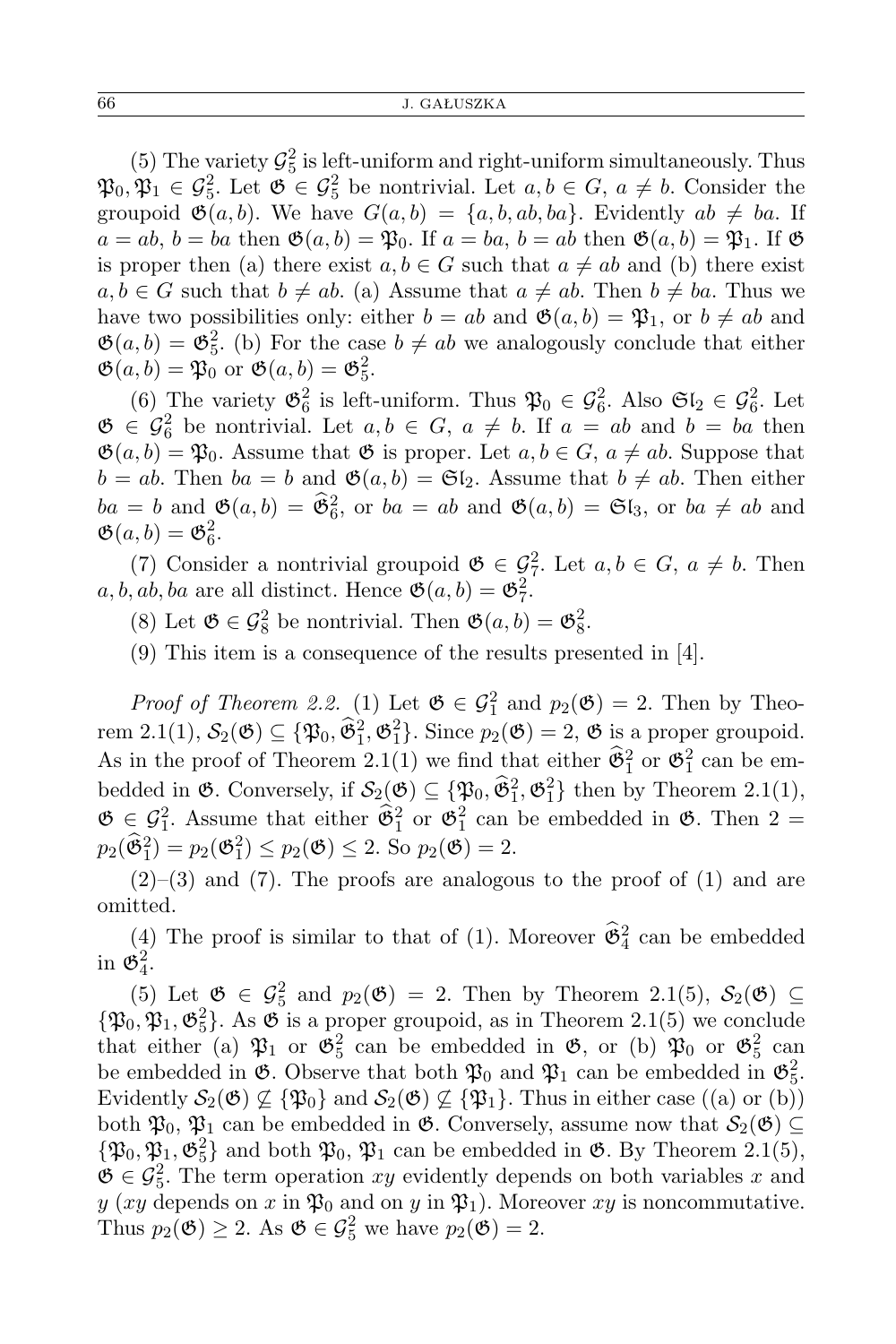(6) Assume that  $\mathfrak{G} \in \mathcal{G}_6^2$  and  $p_2(\mathfrak{G}) = 2$ . Then by Theorem 2.1(6),  $\mathcal{S}_2(\mathfrak{G}) \subseteq \{ \mathfrak{P}_0, \mathfrak{S}_2, \mathfrak{S}_3, \mathfrak{F}_6^2, \mathfrak{G}_6^2 \}$  and (a) there exist  $a, b \in G$  such that  $ab \neq$ *ba* and (b) there exist  $a, b \in G$  such that  $ab \neq a$ .

(a) Assume that  $a, b \in G$  and  $ab \neq ba$ . Suppose that  $a = ab$ . Then either  $b = ba$  and  $\mathfrak{G}(a, b) = \mathfrak{P}_0$ , or  $b \neq ba$  and  $\mathfrak{G}(a, b) = \widehat{\mathfrak{G}}_6^2$ . Assume that  $a \neq ab$ . Then  $b \neq ab$  (if  $b = ab$ , then  $ba = ab^2 = ab$ , a contradiction). So we have two possibilities: either  $b = ba$  and  $\mathfrak{G}(a, b) = \hat{\mathfrak{G}}_6^2$ , or  $b \neq ba$  and  $\mathfrak{G}(a, b) = \mathfrak{G}_6^2$ .

(b) Assume now that  $a, b \in G$  and  $ab \neq a$ . If  $ab = b$  then  $ba = b(ab) = b$ and  $\mathfrak{G}(a, b) = \mathfrak{G}\mathfrak{l}_2$ . Assume that  $ab \neq b$ . If  $ab = ba$  then  $\mathfrak{G}(a, b) = \mathfrak{G}\mathfrak{l}_3$ . If  $ab \neq ba$  we have two possibilities only: either  $ba = b$  and  $\mathfrak{G}(a, b) = \widehat{\mathfrak{G}}_6^2$ , or  $ba \neq b$  and  $\mathfrak{G}(a, b) = \mathfrak{G}_6^2$ . Evidently  $\mathfrak{G}_6^2$  can be embedded in  $\mathfrak{G}_6^2$  and both  $\mathfrak{P}_0$  and  $\mathfrak{S}l_2$  can be embedded in  $\tilde{\mathfrak{G}}_6^2$ . Thus in each case both  $\mathfrak{P}_0$  and  $\mathfrak{S}l_2$ can be embedded in G.

Assume now that  $\mathcal{S}_2(\mathfrak{G}) \subseteq {\mathfrak{P}_0, \mathfrak{S}_2, \mathfrak{S}_3, \hat{\mathfrak{G}}_6^2, \mathfrak{G}_6^2}$  and both  $\mathfrak{P}_0$  and  $\mathfrak{S}_2$ can be embedded in  $\mathfrak{G}$ . Then by Theorem 2.1(6),  $\mathfrak{G} \in \mathcal{G}_6^2$  and the term operation *xy* is noncommutative and depends on both variables. Thus  $p_2(\mathfrak{G}) = 2$ .

(8) If  $\mathfrak{G} \in \mathcal{G}_8^2$  then  $p_2(\mathfrak{G}) = 1$ .

(9) This is a consequence of [4].

**Acknowledgments.** The author is greatly indebted to Professor Andrzej Kisielewicz for his valuable remarks and suggestions.

## *REFERENCES*

- [1] J. Berman, *Free spectra of 3-element algebras*, in: Universal Algebra and Lattice Theory (Puebla, 1982), Lecture Notes in Math. 1004, Springer, Berlin, 1983, 10–53.
- [2] B. Csákány, *Three-element groupoids with minimal clones*, Acta Sci. Math. (Szeged) 45 (1983), 111–117.
- [3] J. Dudek, *Medial idempotent groupoids I*, Czechoslovak Math. J. 41 (116) (1991), 249–259.
- [4] —, *On minimal extension of sequences*, Algebra Universalis 23 (1986), 308–312.
- [5] —, *Polynomial characterization of some idempotent algebras*, Acta Sci. Math. (Szeged ) 50 (1986), 39–49.
- [6] —, *Small idempotent clones I*, Czechoslovak Math. J. 48 (123) (1998), 105–118.
- [7] —, *The minimal extension of sequences II. On problem 17 of Grätzer and Kisielewicz* , Period. Math. Hungar. 34 (1998), 177–183.
- [8] J. Dudek and J. Tomasik, *Affine spaces over GF*(4), Algebra Universalis 36 (1996), 279–285.
- [9] J. Gałuszka, *A characterization of commutative and idempotent groupoids*, Discussiones Math. 15 (1995), 121–125.
- [10] G. Grätzer, *Universal Algebra*, Springer, Berlin, 1979.
- [11] G. Gr¨atzer and A. Kisielewicz, *A survey of some open problems on pn-sequences and free spectra of algebras and varieties*, in: Universal Algebra and Quasigroup Theory, A. Romanowska and J. D. H. Smith (eds.), Heldermann, Berlin, 1992, 57–88.